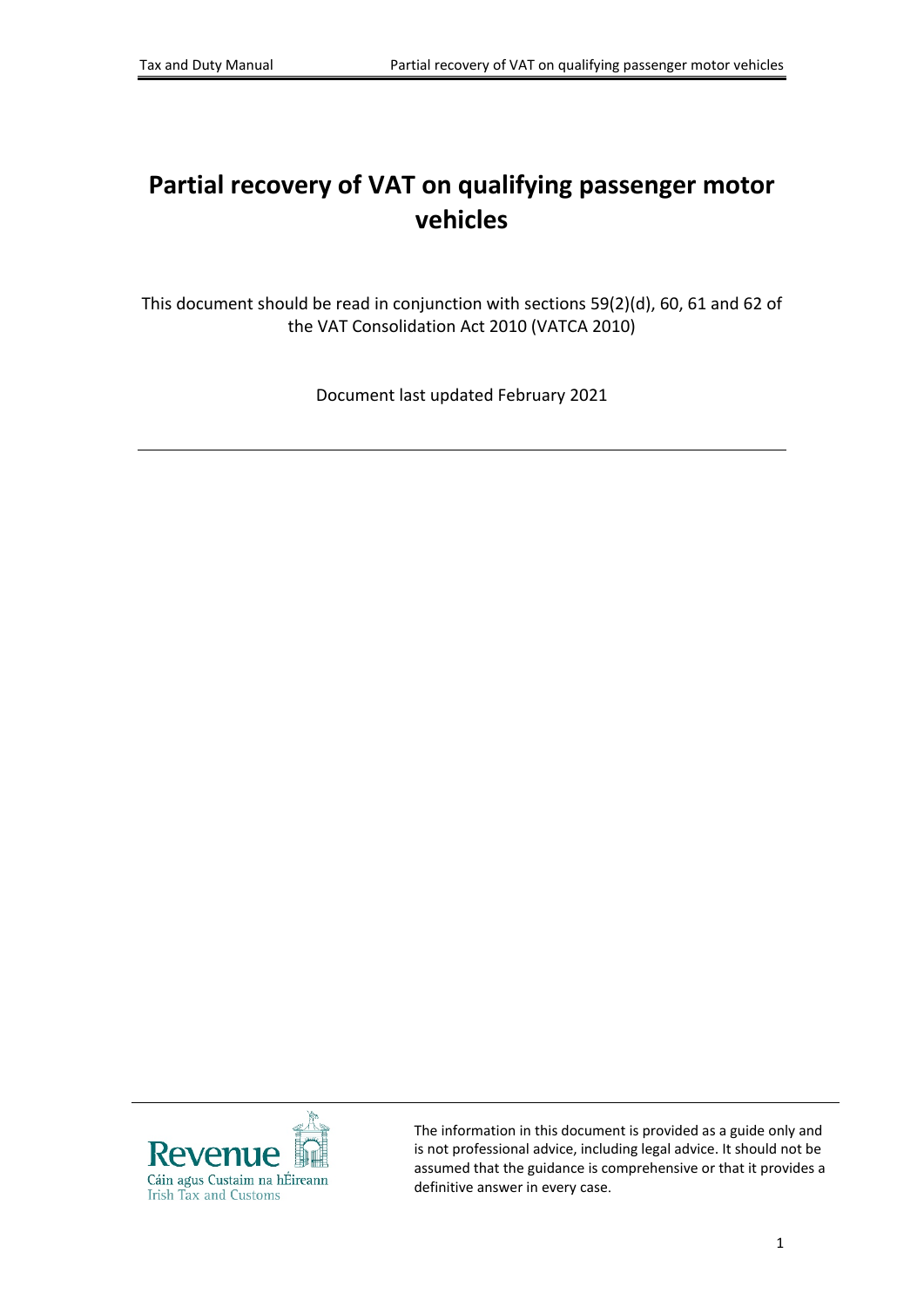# **Table of Contents**

| 1.   |                                                                                 |  |
|------|---------------------------------------------------------------------------------|--|
|      |                                                                                 |  |
| 2.   |                                                                                 |  |
| 2.1. |                                                                                 |  |
| 2.2. |                                                                                 |  |
| 3.   |                                                                                 |  |
| 4.   | What happens if a car which had qualified for deductibility is disposed of      |  |
| 5.   | What happens if a car does not meet the business use criteria subsequent to     |  |
| 6.   | Is VAT chargeable on the sale of a car which has qualified for this partial VAT |  |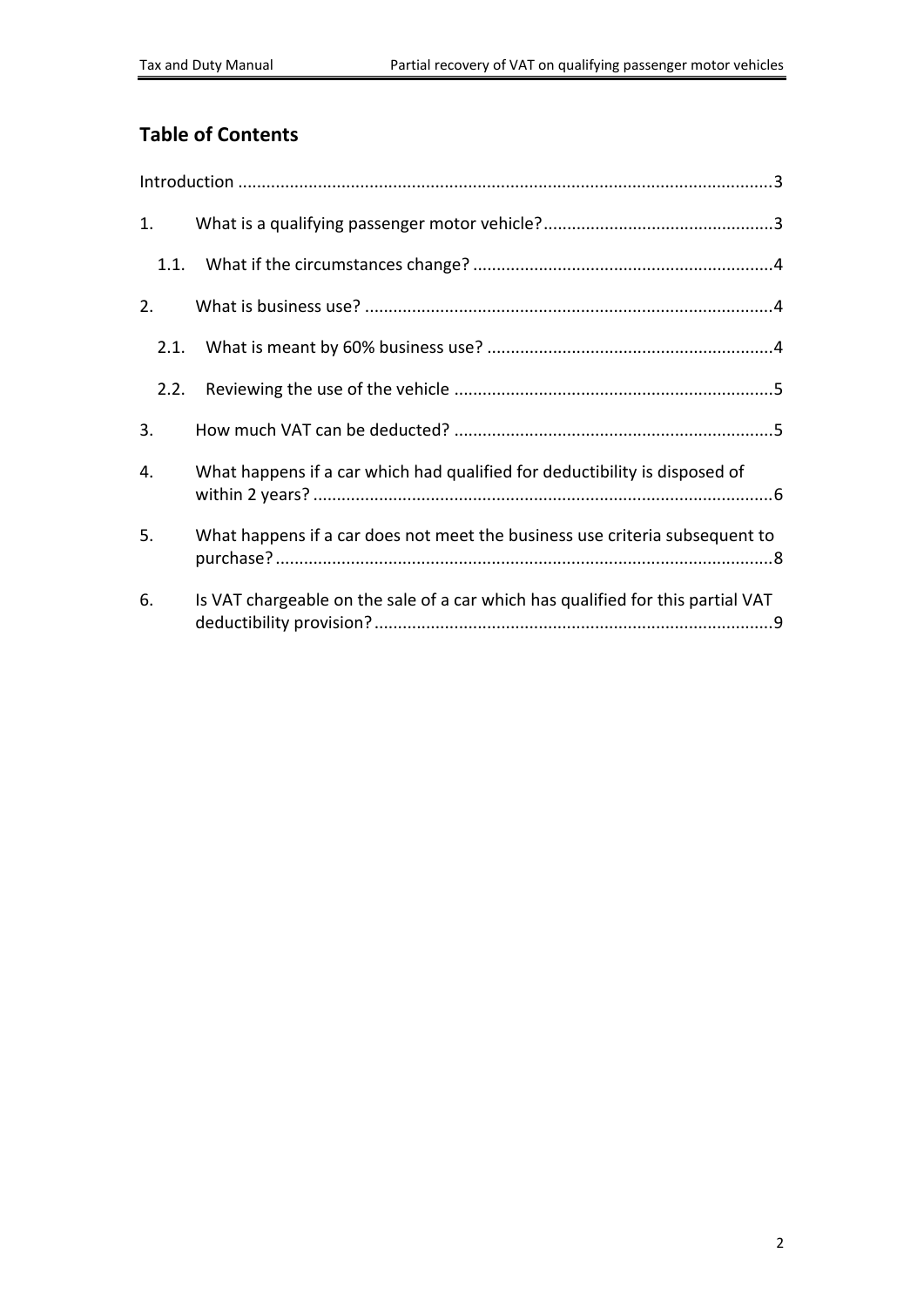## <span id="page-2-0"></span>Introduction

This guidance sets out how accountable persons can deduct up to 20% of the VAT incurred on the purchase, hiring, intra-Community acquisition or importation of certain qualifying vehicles, subject to the normal rules on deductibility.

This guidance does not cover the deductibility rules for motor vehicles used as stockin-trade, for hire in a vehicle-hire business or in a driving school business which is set out separately in the Tax and Duty Manual [Recovery](https://www.revenue.ie/en/tax-professionals/tdm/value-added-tax/part03-taxable-transactions-goods-ica-services/Goods/recovery-of-vat-on-motor-vehicles.pdf) [of](https://www.revenue.ie/en/tax-professionals/tdm/value-added-tax/part03-taxable-transactions-goods-ica-services/Goods/recovery-of-vat-on-motor-vehicles.pdf) [VAT](https://www.revenue.ie/en/tax-professionals/tdm/value-added-tax/part03-taxable-transactions-goods-ica-services/Goods/recovery-of-vat-on-motor-vehicles.pdf) [on](https://www.revenue.ie/en/tax-professionals/tdm/value-added-tax/part03-taxable-transactions-goods-ica-services/Goods/recovery-of-vat-on-motor-vehicles.pdf) [Motor](https://www.revenue.ie/en/tax-professionals/tdm/value-added-tax/part03-taxable-transactions-goods-ica-services/Goods/recovery-of-vat-on-motor-vehicles.pdf) [Vehicles](https://www.revenue.ie/en/tax-professionals/tdm/value-added-tax/part03-taxable-transactions-goods-ica-services/Goods/recovery-of-vat-on-motor-vehicles.pdf).

# <span id="page-2-1"></span>1. What is a qualifying passenger motor vehicle?

A qualifying passenger motor vehicle is a vehicle that is used for at least 60% business purposes (for a period of 2 years or more) and

- was first registered for Vehicle Registration Tax (VRT) purposes on or after 1 January 2009 up to 31 December 2020 and has CO2 emissions of less than 156g/km (i.e. CO2 emission bands A, B and C) or
- was first registered for Vehicle Registration Tax (VRT) purposes on or after 1 January 2021 and has CO2 emissions of less than 140g/km (i.e. CO2 emission bands A and B).

The motor vehicles covered are:

- estate cars
- sports motor vehicles
- station wagons
- motorcycles
- motor scooters
- mopeds
- autocycles.

The definition also includes single person vehicles but does not include vehicles designed and constructed for the carriage of more than 16 persons (inclusive of the driver) and vans, etc.

Any question as to whether a particular vehicle is, or is not, a passenger motor vehicle, as defined, should be submitted for decision, together with the manufacturer's literature and any other relevant documentation, to your [Revenue](https://www.revenue.ie/en/contact-us/index.aspx) [Branch](https://www.revenue.ie/en/contact-us/index.aspx).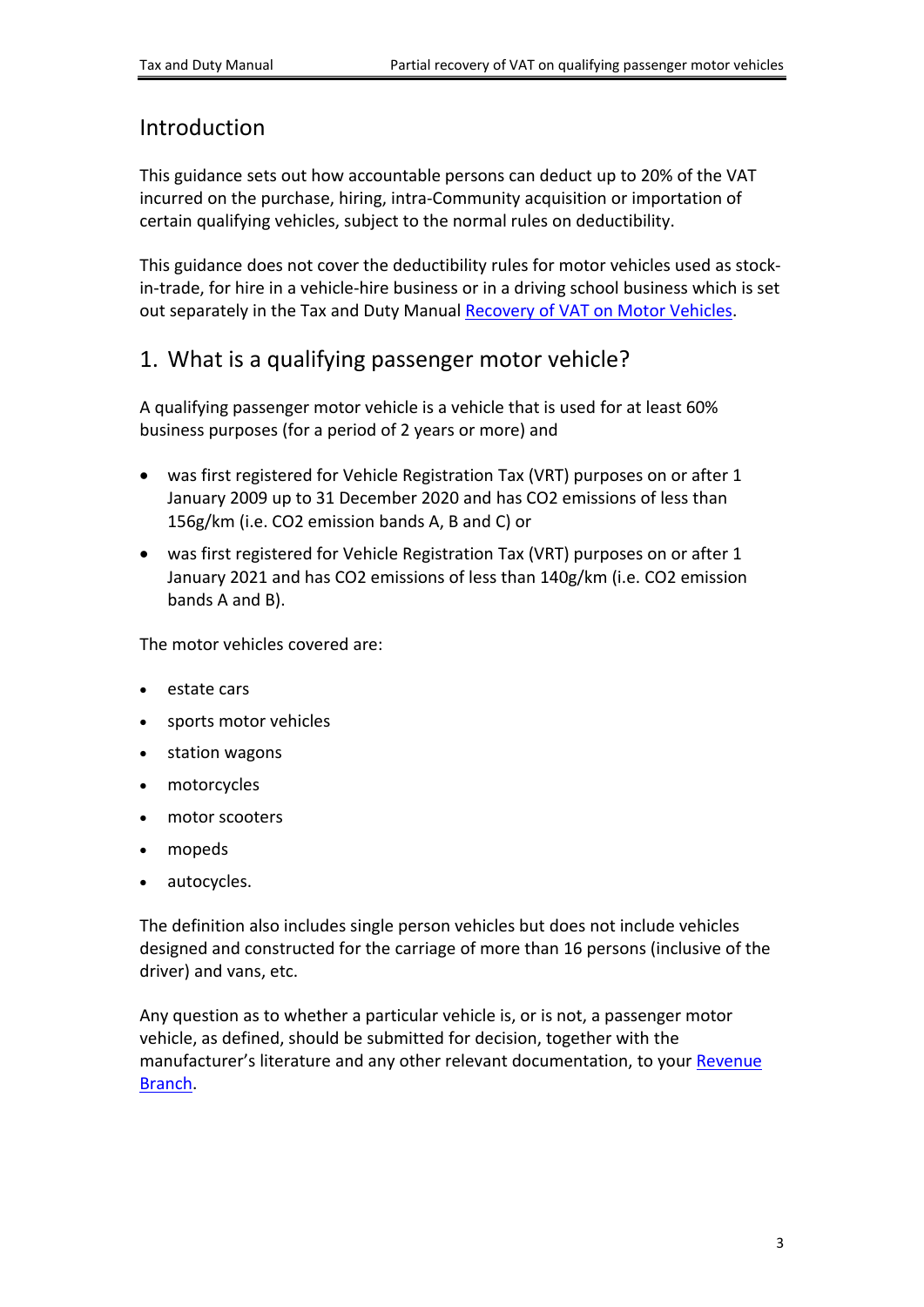### <span id="page-3-0"></span>1.1. What if the circumstances change?

If circumstances change after the purchase, acquisition or importation of a car i.e. the car is disposed of within 2 years, or it is used for less than 60% business purposes, and the VAT has been deducted, then the accountable person is required to make an adjustment in the relevant taxable period (see sections 6 and 7 below).

There is no adjustment if the vehicle was hired.

## <span id="page-3-1"></span>2. What is business use?

For the purposes of this provision, business use means use for either taxable activities, exempt activities or a mixture of both, but does not include private use.

The vehicle must be used for 60% business use in order for a portion of the VAT to be deductible. However, the normal rules on deductibility still apply.

Where a vehicle is used for a taxable activity, a percentage of the VAT can be deducted under the rules set out in this guidance.

Where a vehicle is used for an exempt activity, no deduction is allowed as per the normal VAT deductibility rules. However, where the vehicle is used for both taxable and exempt activities, a percentage of the VAT can be deducted under the rules set out in this guidance.

### <span id="page-3-2"></span>2.1. What is meant by 60% business use?

A car, which is used for business purposes for a five-day working week, can be regarded as having been used for 60% business purposes for that week.

To demonstrate that a car is being used for 60% business use, businesses can refer to current requirements in relation to the use of company cars and benefit-in-kind calculations.

The VAT cannot be deducted where intended private use is greater than 40%.

Accountable persons who have deducted the VAT on the purchase, hiring, intra-Community acquisition or importation of a car are required to ensure that the car is used for at least 60% business purposes.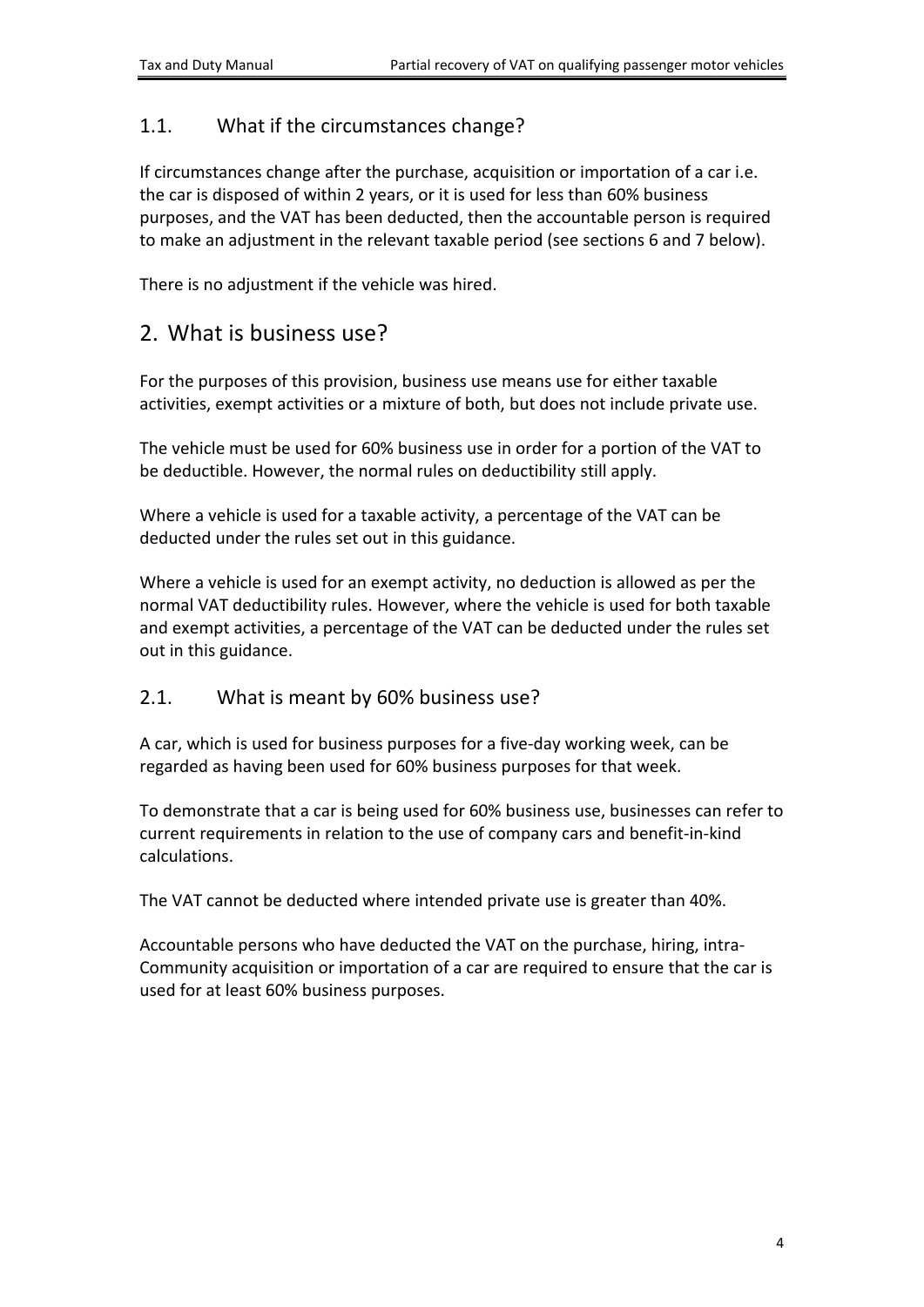### <span id="page-4-0"></span>2.2. Reviewing the use of the vehicle

For practical purposes, the 60% business use rule shall be examined every 6 months (up to 2 years) from the purchase, intra-Community acquisition or importation of a car.

Any adjustment which may need to be made, because a car is no longer being used for 60% business use, shall be done in the VAT return for the next taxable period following the 6-month period.

# <span id="page-4-1"></span>3. How much VAT can be deducted?

This is best illustrated by examples demonstrating how the VAT can be deducted. An accountable person can deduct up to 20% of the VAT incurred. In these examples, it is presumed in all cases that the car is used for at least 60% business purposes.

#### **Example 1**

A taxpayer's business use of the car is for wholly taxable activities. In this case the taxpayer can avail of the maximum 20% deductibility.

- VAT on the purchase of the car =  $£4,000$ .
- VAT deductible =  $\epsilon$ 800.

In the case of leasing VAT deductibility is based on 20% of the monthly leasing charges.

#### **Example 2**

A taxpayer's business use of the car is for wholly exempt activities.

In this case the taxpayer is not entitled to any deductibility.

An accountable person is entitled to deduct VAT charged on his or her inputs only when those inputs are attributable to the supply of taxable goods or services or qualifying activities.

#### **Example 3**

A taxpayer's business use of the car is for a mixture of both taxable and exempt activities.

Where a business uses the car for both its taxable and exempt supplies, the VAT deductible is apportioned in the ratio of exempt versus taxable supplies.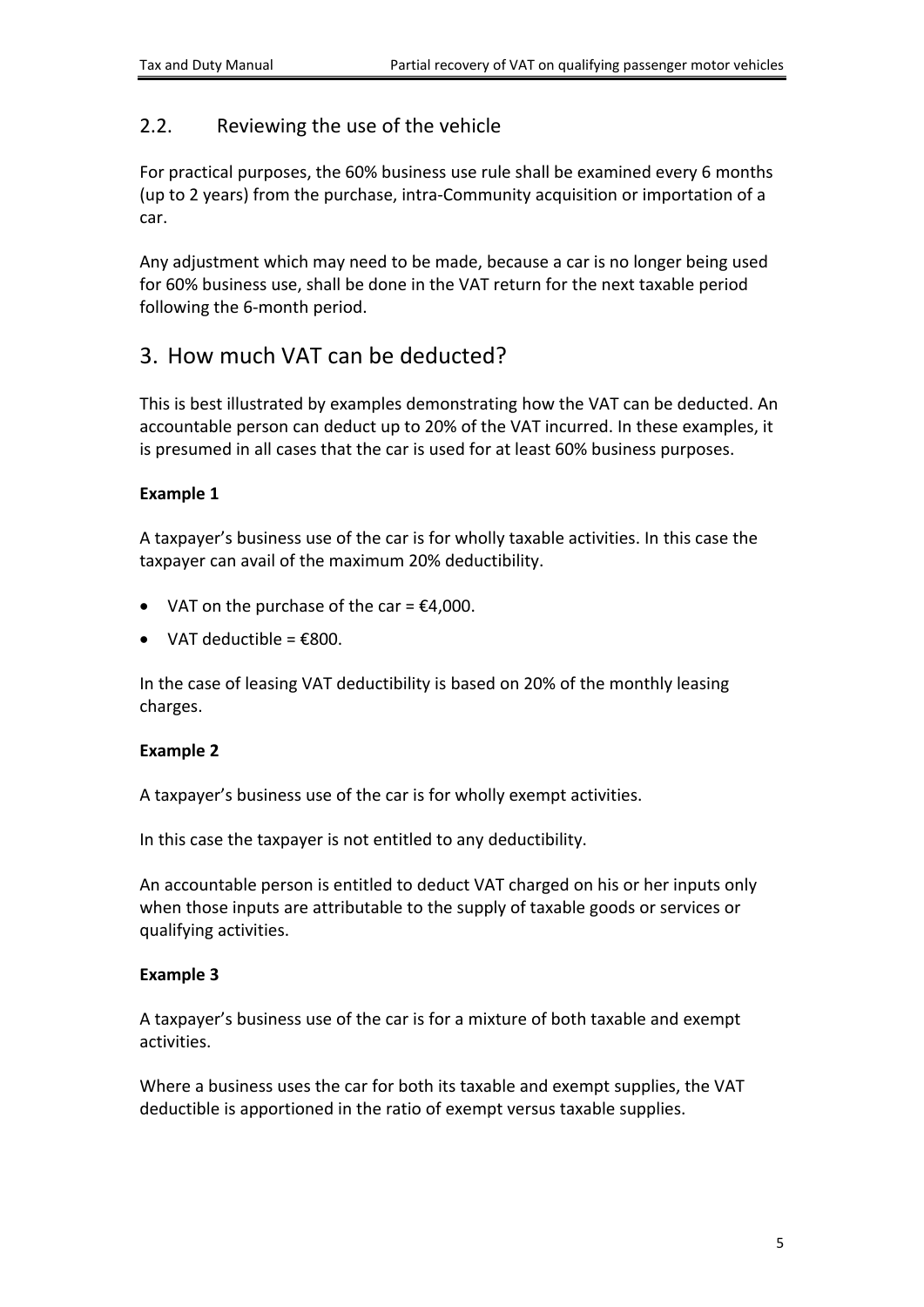Assume 70% of car use is for taxable supplies and 30% is for exempt supplies.

- VAT on the purchase of a car =  $£4,000$
- VAT deductible is 70% of  $\epsilon$ 800 =  $\epsilon$ 560

If VAT on the lease of the car is €100 per month, then €14 is deductible i.e. 20% of the €70 eligible for deductibility.

# <span id="page-5-0"></span>4. What happens if a car which had qualified for deductibility is disposed of within 2 years?

Where an accountable person disposes of a car within 2 years of purchase, intra-Community acquisition or importation an adjustment will arise.

This means that the accountable person must repay all or some of the VAT deducted depending on the period of time the car was used, in the taxable period when the car was disposed.

There is no adjustment if the vehicle was hired or leased.

The adjustment rules apply as follows:

| Disposal within 6 months from date of purchase, acquisition or                            | Adjustment of all |
|-------------------------------------------------------------------------------------------|-------------------|
| importation of the car.                                                                   | VAT deducted.     |
| Disposal in the period 6 to 12 months from date of purchase,                              | 75% adjustment    |
| acquisition or importation of the car.                                                    | of VAT deducted.  |
| Disposal in the period 12 to 18 months from date of purchase,                             | 50% adjustment    |
| acquisition or importation of the car.                                                    | of VAT deducted.  |
| Disposal in the period 18 to 24 months from date of purchase,                             | 25% adjustment    |
| acquisition or importation of the car.                                                    | of VAT deducted.  |
| Disposal after 24 months from date of purchase, acquisition or<br>importation of the car. | No adjustment.    |

The adjustment is calculated according to the following formula:

# TD x (4-N)

4

**TD** is the amount of tax deducted by that accountable person on the purchase, intra-Community acquisition or importation of that car, and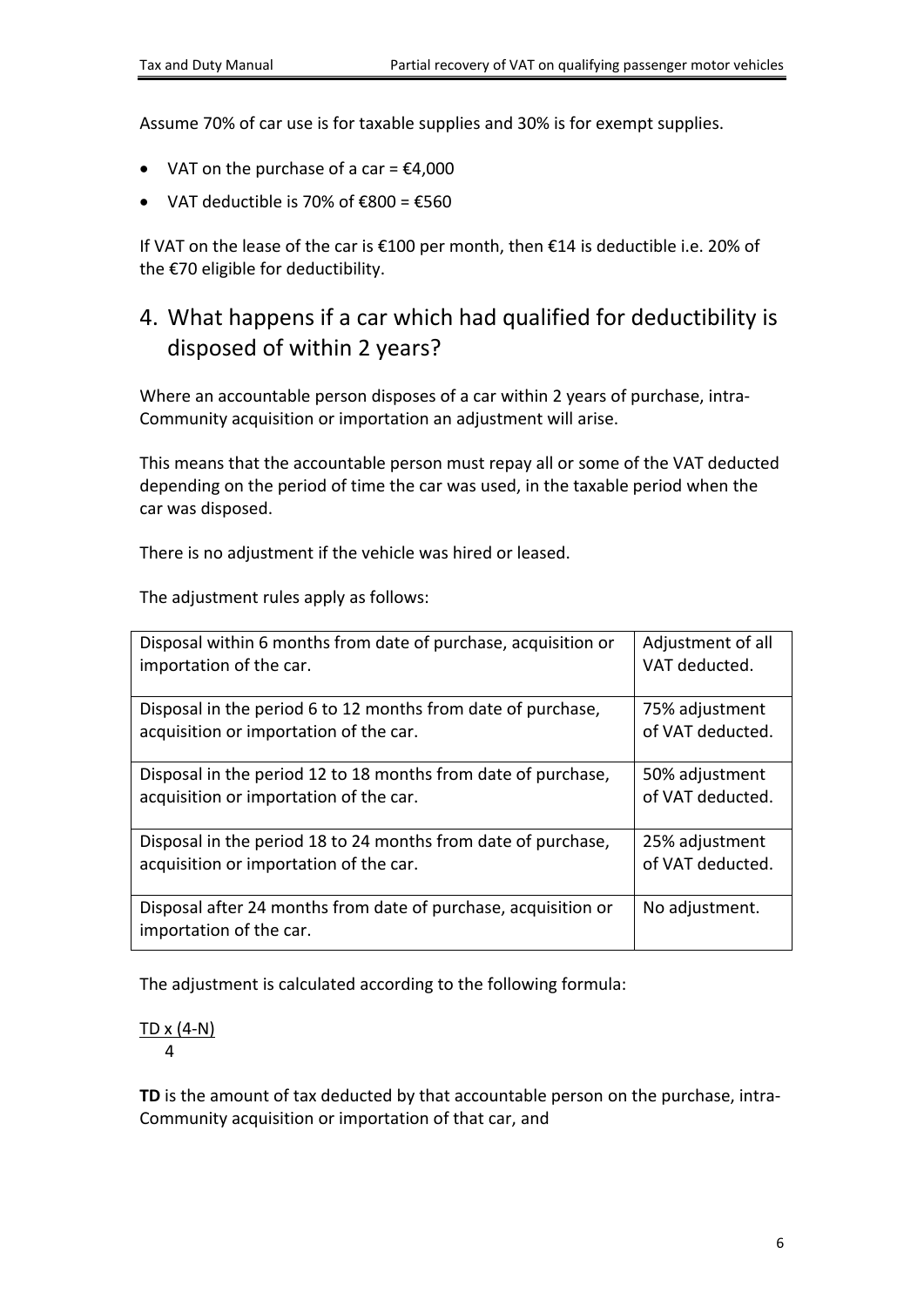**N** is the number of days from the date of purchase, intra-Community acquisition or importation of the car by that accountable person, to the date of disposal, divided by 182 (representing 6 months) and rounded down to the nearest whole number,

#### **Example 4**

Car disposed of after 3 months (90 days).

 $TD = \epsilon 800$ 

 $N = 90 = 0.49$  and therefore rounded down to 0 182

Using the formula:

800 x  $(4 - 0) = 3,200 = \text{\textsterling}800$ 4

In this case the full amount deducted i.e. €800 shall be accounted for to Revenue as tax due in the VAT return for the next taxable period after 6 months from the date of purchase, intra-Community acquisition or importation of the car.

### **Example 5**

Car disposed of after 20 months (600 days).

 $TD = \epsilon 800$ 

 $N = 600 = 3.29$ , and therefore is rounded down to 3 182

Using the formula:

 $800 \times (4 - 3) = 800 = \text{\textsterling}200$ 4

In this case, the amount of €200 shall be accounted for to Revenue as tax due in VAT the return for the next taxable period after the fourth 6-month period from the date of purchase, intra-Community acquisition or importation of the car.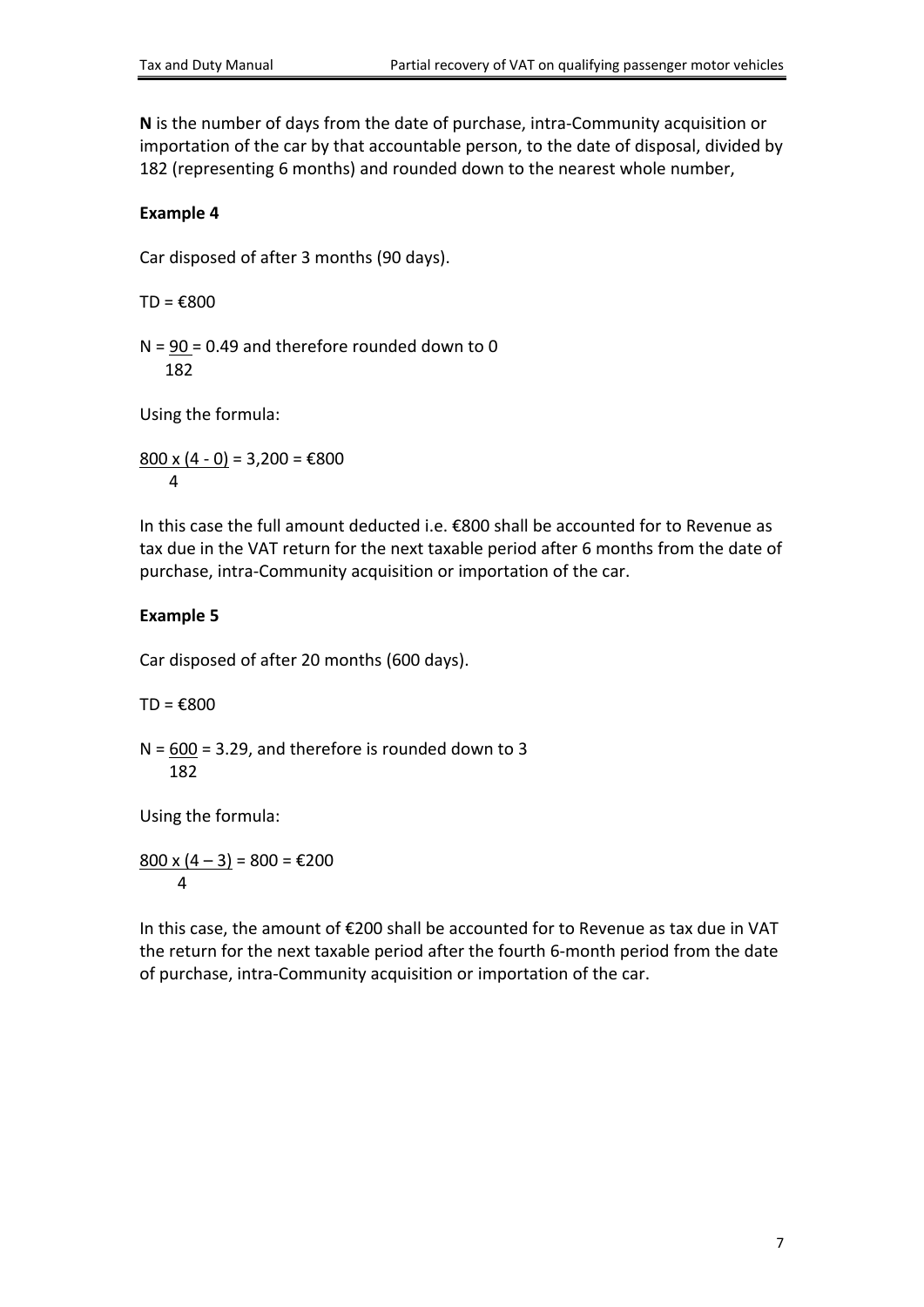# <span id="page-7-0"></span>5. What happens if a car does not meet the business use criteria subsequent to purchase?

Similar to the rules applying to the disposal of a car, there is an adjustment of all, or part, of the amount deducted if a car is no longer used for business purposes, or is used for less than 60% business purposes, at any time within 2 years of purchase, intra-Community acquisition or importation of the car. There is no adjustment if the car was hired or leased.

The adjustment rules apply as follows:

| Business use discontinues (or is used for less than 60% business<br>use) within 6 months from date of purchase, acquisition or<br>importation of the car.               | Adjustment of all<br>VAT deducted. |
|-------------------------------------------------------------------------------------------------------------------------------------------------------------------------|------------------------------------|
| Business use discontinues (or is used for less than 60% business<br>use) in the period 6 to12 months from date of purchase,<br>acquisition or importation of the car.   | 75% adjustment<br>of VAT deducted. |
| Business use discontinues (or is used for less than 60% business<br>use) in the period 12 to 18 months from date of purchase,<br>acquisition or importation of the car. | 50% adjustment<br>of VAT deducted. |
| Business use discontinues (or is used for less than 60% business<br>use) in the period 18 to 24 months from date of purchase,<br>acquisition or importation of the car. | 25% adjustment<br>of VAT deducted. |
| Business use discontinues (or is used for less than 60% business<br>use) after 24 months from date of purchase, acquisition or<br>importation of the car.               | No adjustment.                     |

The adjustment is calculated in accordance with the following formula:

#### TD x (4-N) 4

**TD** is the amount of tax deducted by that accountable person on the purchase, acquisition or importation of that car, and

**N** is a number that is equal to the number of days from the date of purchase, acquisition or importation of the car by that accountable person to the first day of the taxable period in which the car is used for less than 60% business purposes, divided by 182 (representing 6 months) and rounded down to the nearest whole number.